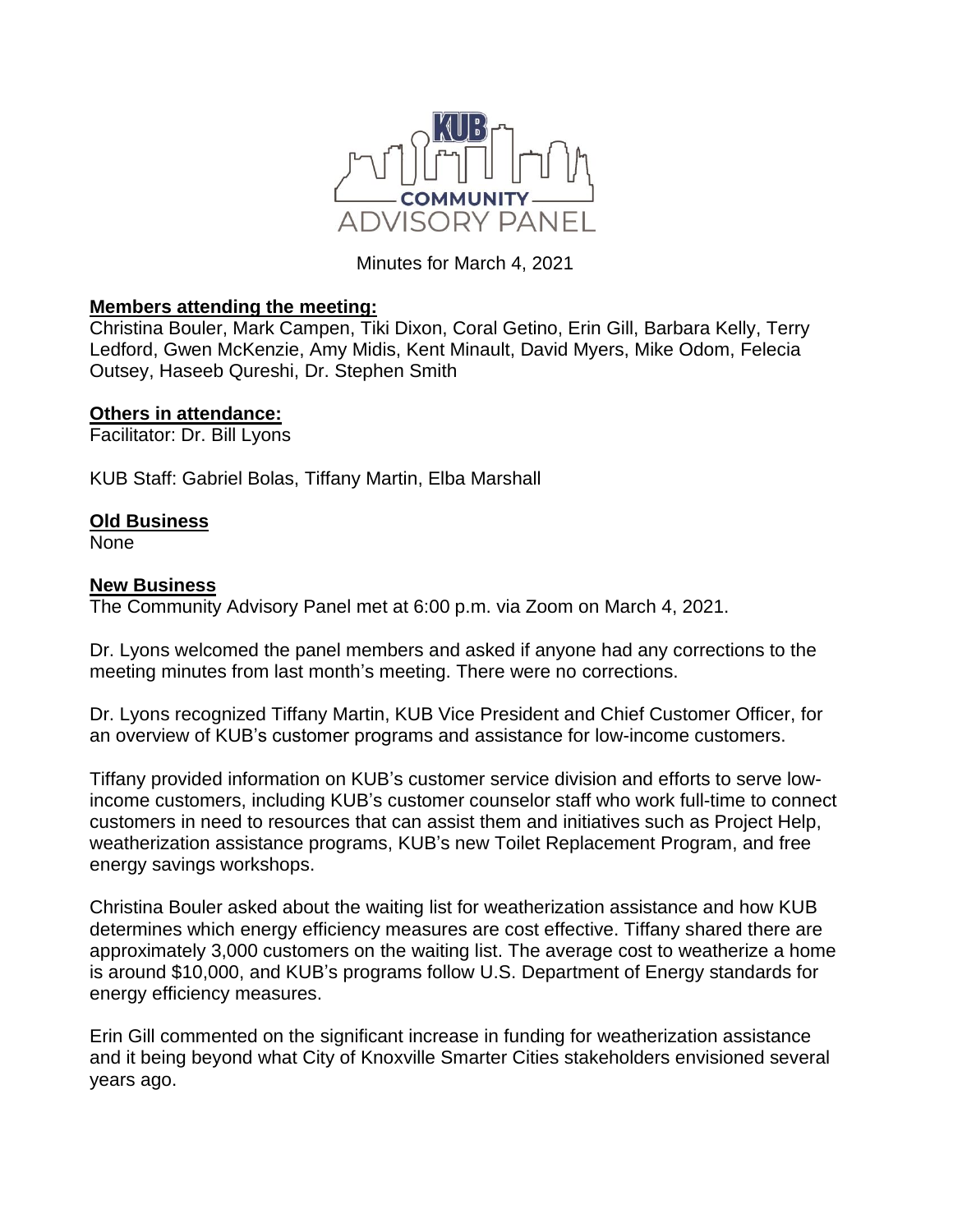Dr. Lyons asked Tiffany if she felt the weatherization or bill payment assistance is more effective in helping customers. Tiffany expressed the weatherization services help customers because they provide a longer-term solution for saving energy and reducing bills. However, bill payment assistance will always be important for situations where customers need help for other reasons, such as a health crisis or loss of a job.

Kent Minault noted with the weatherization assistance waiting list of nearly 3,000 customers and current pace of work being around 200 homes per year it would take a very long time to serve everyone in need. Tiffany agreed but also noted the success related to the significant increase in funding over the last several years so that many more customers are being served than were able to be served in the past.

Christina Bouler noted with the average cost to weatherize a home being around \$10,000 and the average customer bill savings, the return on investment is lengthy and likely exceeds the life of some of the homes. Tiffany agreed it's a big investment, but the service reduces the need for emergency bill payment assistance and also benefits the environment by saving energy.

Haseeb Qureshi asked if there were plans to show more data and also anecdotal information from customers about how their lives are improved by the weatherization. Tiffany confirmed KUB does have testimonials from customers and is also working on more data, especially as the number of homes served is growing.

Tiffany continued her presentation to share information related to KUB's pandemic relief efforts for customers, including a moratorium on shut offs for non-payment, deferral of rate increases (along with delay of some utility infrastructure projects), and waiving transaction fees for various payment methods. She discussed automatic payment plans established for all customers with past due balances (with no interest), maintaining customer credit ratings to pre-pandemic levels, and permanent elimination of door notice and payment processing fees. Tiffany described KUB's work to provide funds for the \$12 million customers needed for bill payment assistance, including nearly \$6 million in federal funding and Community Cares grants in partnership with local agencies.

Amy Midis asked if KUB is applying interest to extended payment plans established for customers, and Tiffany confirmed there are no interest charges.

Haseeb Qureshi asked if KUB is partnering with CAC on the bill payment assistance programs, and Tiffany confirmed yes.

Tiffany described KUB's \$6 million COVID Utility Relief Effort (CURE). CURE was put in place by KUB to fill the gap in funds needed to assist both residential and business customers behind on bills due to the pandemic.

Haseeb Qureshi asked if KUB was working with organizations like the Knoxville Area Urban League to get the word out and Tiffany confirmed this has been done. He also shared a thought that it may be helpful to allow other customers to contribute through their